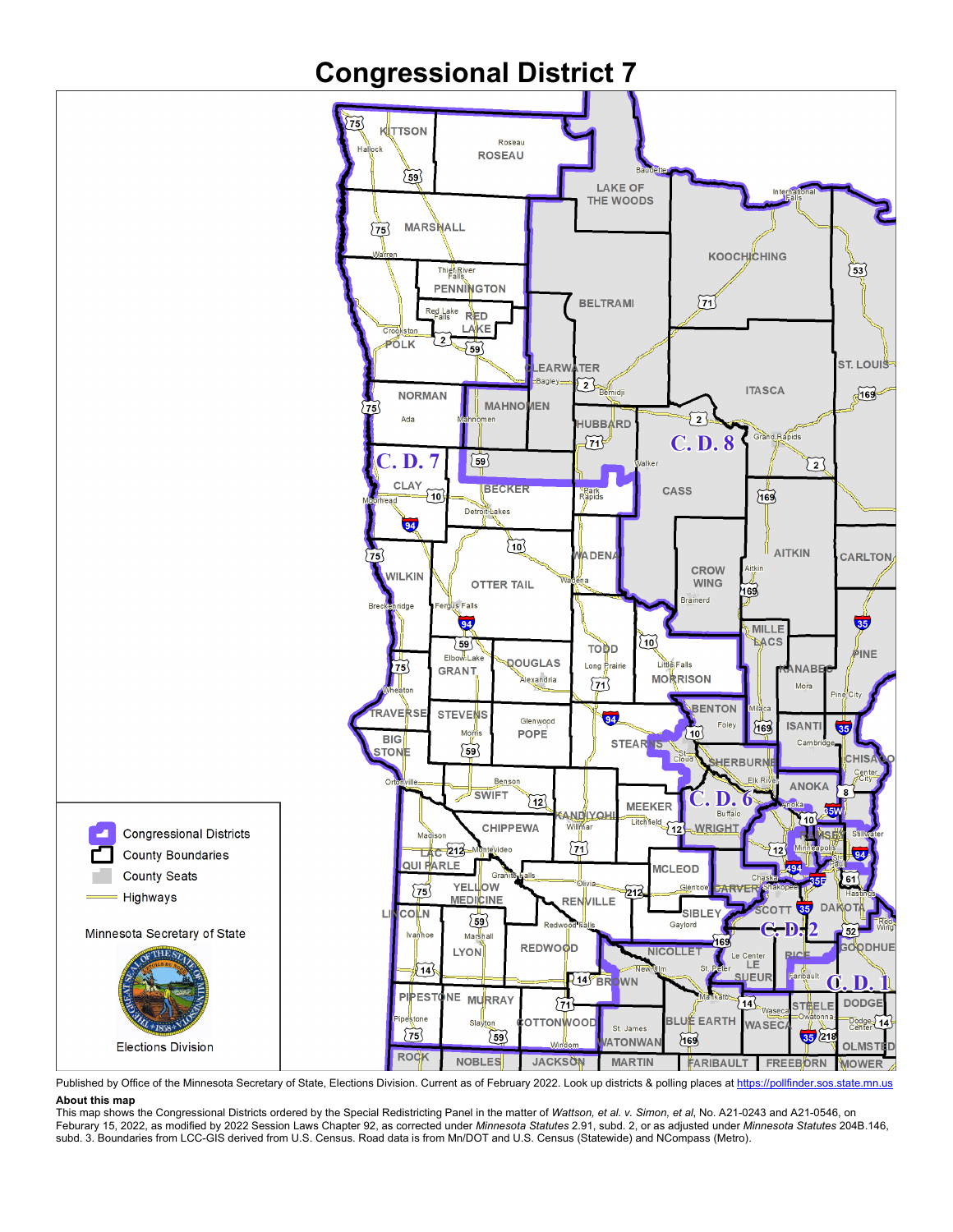## **District Description**

Territory of Minnesota Congressional District 7:

- This area in Becker County:
	- o Atlanta Twp
	- o Audubon
	- o Audubon Twp
	- o Burlington Twp
	- o Carsonville Twp
	- o Cormorant Twp
	- o Cuba Twp
	- o Detroit Twp
	- o Detroit Lakes
	- o Erie Twp
	- o Evergreen Twp
	- o Frazee
	- o Green Valley Twp
	- o Hamden Twp
	- o Height Of Land Twp
	- o Holmesville Twp
	- o Lake Eunice Twp
	- o Lake Park
	- o Lake Park Twp
	- o Lake View Twp
	- o Osage Twp
	- o Richwood Twp
	- o Runeberg Twp
	- o Shell Lake Twp
	- o Silver Leaf Twp
	- o Spruce Grove Twp
	- o Toad Lake Twp
	- o Walworth Twp
	- o Wolf Lake
	- o Wolf Lake Twp
- Big Stone County
- This area in Brown County:
	- o Bashaw Twp
	- o Burnstown Twp
	- o Cobden
	- o Comfrey
	- o Leavenworth Twp
	- o Mulligan Twp
	- o North Star Twp
	- o These precincts in Prairieville Twp:
		- **PRAIRIEVILLE TWP P-7**
	- o Springfield
	- o Stately Twp
- Chippewa County
- Clay County
- Cottonwood County
- Douglas County
- Grant County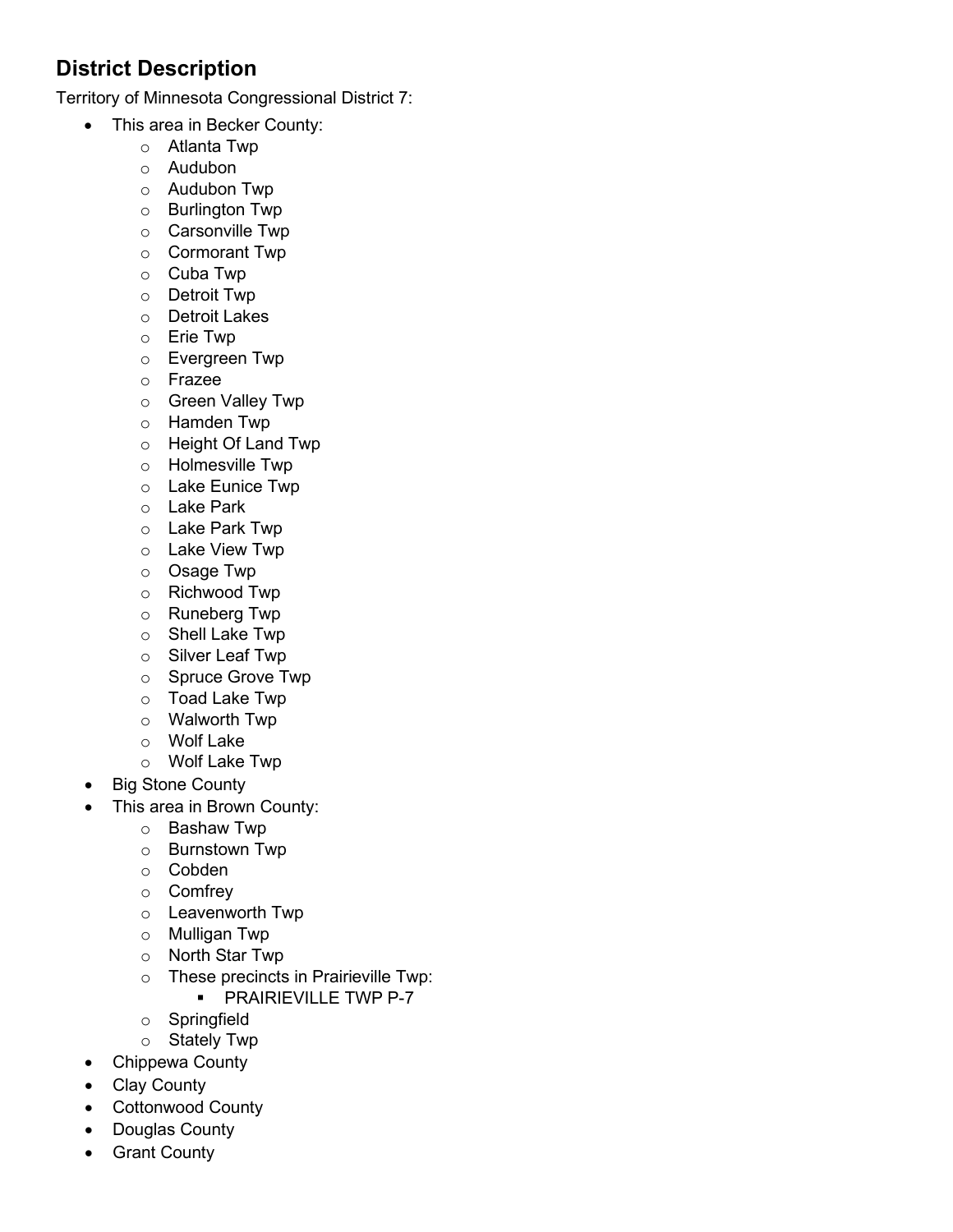- This area in Hubbard County:
	- o Akeley
	- o These precincts in Akeley Twp:
		- **AKELEY TWP. P-2**
	- o Badoura Twp
	- o Crow Wing Lake Twp
	- o Henrietta Twp
	- o Hubbard Twp
	- o Mantrap Twp
	- o Nevis
	- o Nevis Twp
	- o Park Rapids
	- o Straight River Twp
	- o Todd Twp
	- o White Oak Twp
- Kandiyohi County
- **Kittson County**
- Lac Qui Parle County
- Lincoln County
- Lyon County
- McLeod County
- Marshall County
- Meeker County
- Morrison County
- Murray County
- Norman County
- Otter Tail County
- Pennington County
- Pipestone County
- Polk County
- Pope County
- Red Lake County
- Redwood County
- Renville County
- Roseau County
- Sibley County
- This area in Stearns County:
	- o Albany
	- o Albany Twp
	- o Ashley Twp
	- o Avon
	- o Avon Twp
	- o Belgrade
	- o Brockway Twp
	- o Brooten
	- o Cold Spring
	- o Crow Lake Twp
	- o Crow River Twp
	- o Eden Lake Twp
	- o Eden Valley
	- o Elrosa